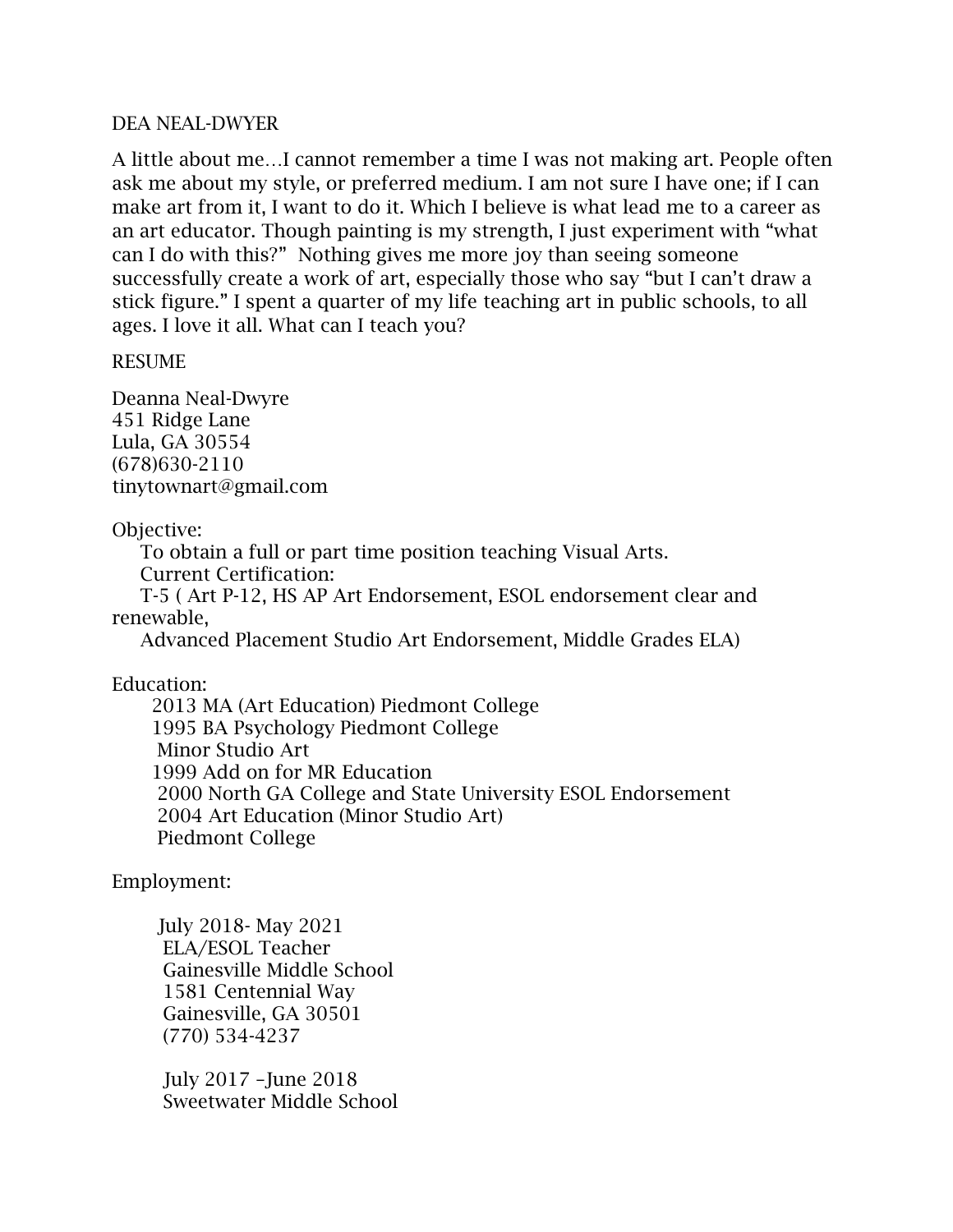3500 Cruse Road Lawrenceville, GA 30044 Art Teacher (770)923-4131

 January 2016-June 2017 Stephens County High School 323 Indian Trail Toccoa, GA 30577 Art Teacher (706)886-9415

 August 1, 2007 – December 31, 2015 Commerce Middle School Art Teacher, grades 5-8 Commerce City Schools 270 Lakeview Drive Commerce, GA 30529 (706)335-5500 Commerce Middle School (706)335-5594

 September 4, 2007-June 9, 2010 Arrendale State Prison 2320 Gainesville Hwy P.O. Box 709 Alto, GA 30510 (706)776-4700 OJT Coordinator Vocational Assessment Coordinator GED and ABE Instructor

 August 14, 2000- May, 2001 Chestatee Middle School and North Hall Middle ESOL (Itinerant)

 August 14, 2000-August 1, 2006 Chestatee Middle School (Formerly Deanna Neal Hewell) ESOL teacher 2740 Fran Mar Drive Gainesville, GA 30506 (770) 297-6270

 1999 -2000 Banks County Middle School Multi-handicap Special Education 712 Thompson Street Homer, GA 30547 (706)677-2277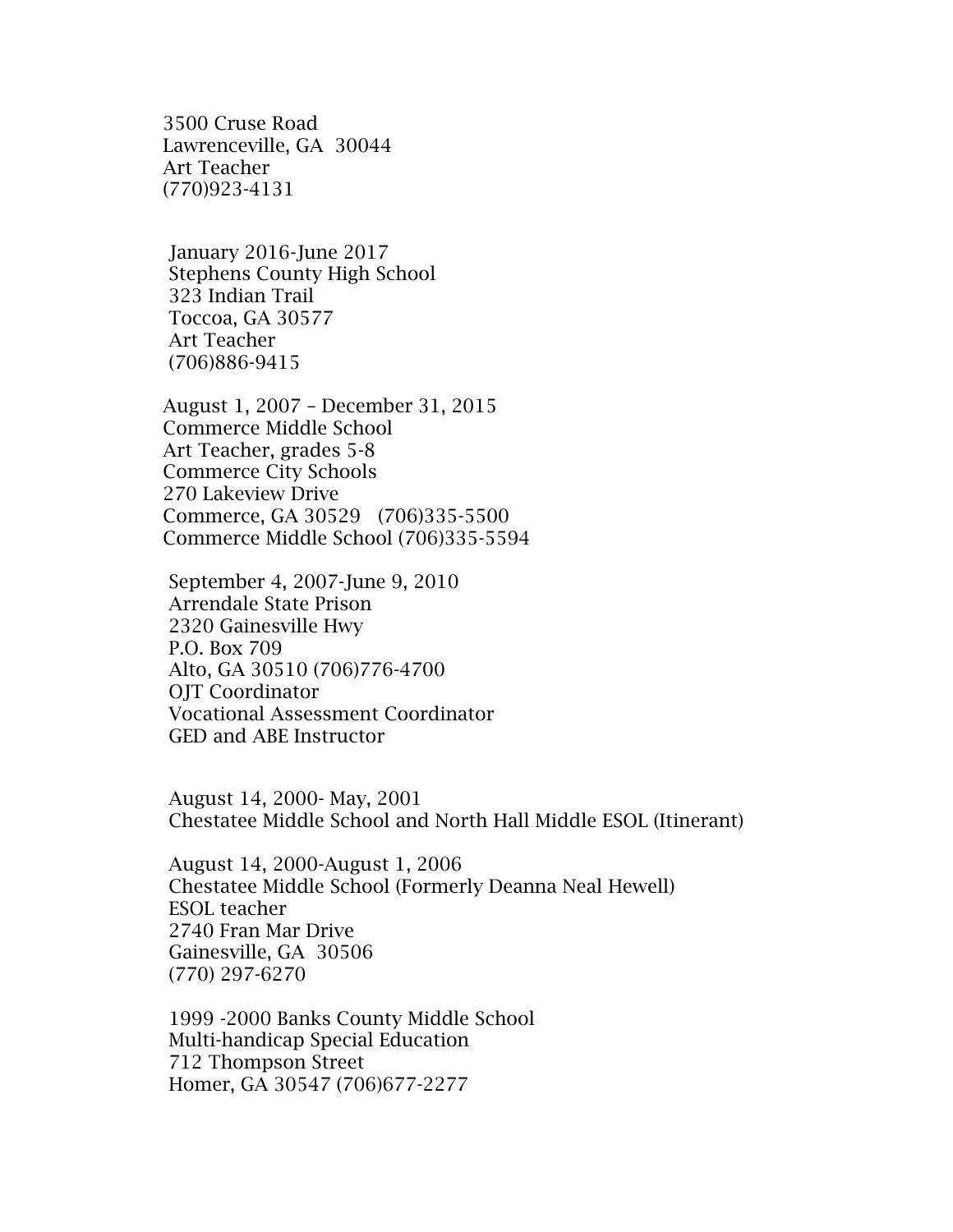Professional Affiliations, Honors, Etc.

I am a practicing artist.

Memberships past and present- Quinlan Visual Arts Center, Currahee Artist Guild, Jackson County Arts Council, Banks County Arts Guild, Currahee Artists Guild, National Association of Art Educators, PAGE

2001-2002 Program Director META 2001-2002 Chestatee M.S.

I piloted the META program at Chestatee. META was an after school program granted by the Goizueta Foundation and NGCSU for the advancement of Hispanic students. I supervised 15 student tutors from NGCSU, coordinated schedules, time sheets, snacks, transportation for parents to facility, arranged speakers, activity planning and parent/child education as well as child care for siblings.

Psi Chi Psychology Honor Society 1995-2001

Personal References

Ms. Kim Bowers Gainesville City Schools Math Teacher Gainesville High School kimberly.bowers@gcssk12.net (706)215-2156

Mr. John Ford Ga Studies Teacher Gainesville Middle School john.ford@gcssk12.net (678)316-8204

Mrs. Marleen Springston ELA Teacher Gainesville Middle School marlene.springston @gcssk12.net (770)318-9406

Mrs. Allison Blackwood Science Teacher Gainesville Middle School allison.blackwood@gcssk12.net (770)654-9780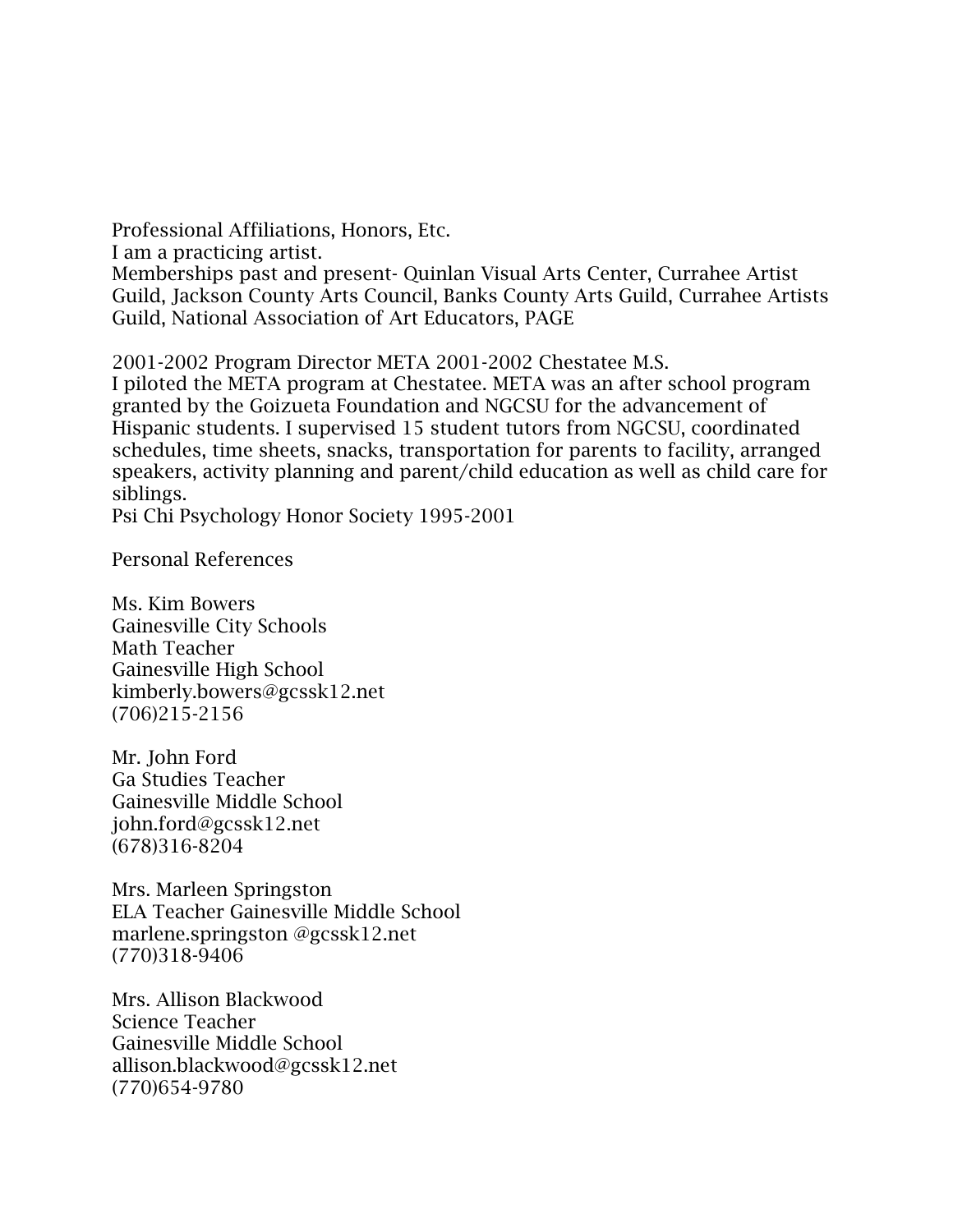Mr. Clark (CJ) Weaver Interrelated SpEd teacher Gainesville Middle School clark.weaver@gcssk12.net (706)362-6277

Mr. Dorsey "Bryant" Chitwood, EDS ELA/Resource Teacher Gainesville City Schools dorsey.chitwood@gcssk12.net (706) 768-3096

Mr. Charles Bell Superintendent Elbert County Schools (Former Principal CMS) 50 Laurel Drive Elberton, GA 30635 (706) 213-4000 chuckbell@elbert.k12.ga.us

Mrs. Mandy Wade ESOL Teacher Habersham Central HS 1910 Mud Creek Road Alto, GA 30510 (706)362-6622 Work (706)778-7161 mwade@habershamschools.com

Mrs. Carol Wilkie carol.wilkie@commercecityschools.org (706)870-4869 Transportation Director Commerce City Schools 549 Ridgeway Church Rd Commerce, GA 30529

Mr. Shannon Cole Dean of Adult Education Lanier Technical College 2535 Lanier Tech Dr Gainesville, GA 30507